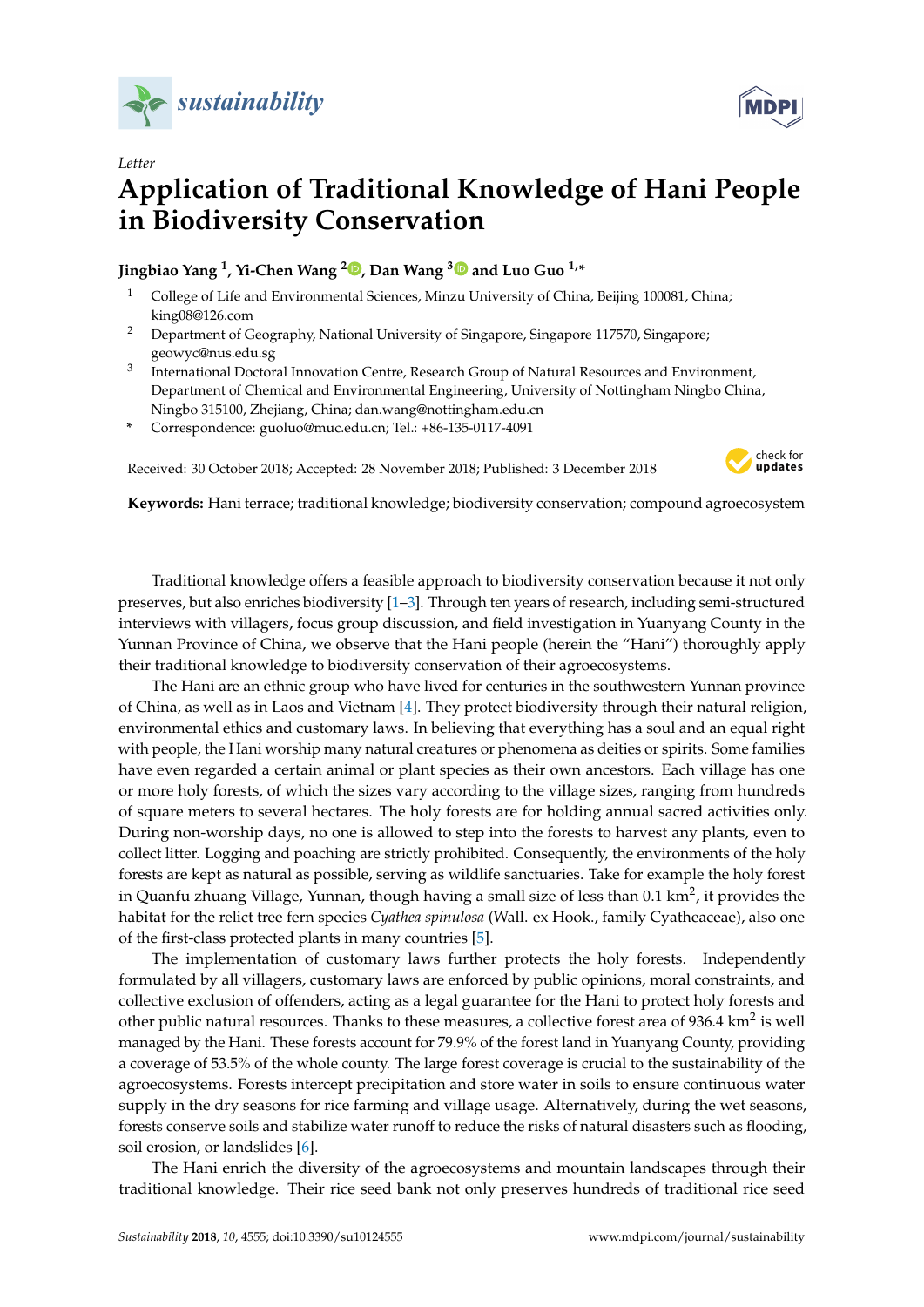varieties that can withstand extremely cold and dry conditions in mountainous environments, but also<br>varieties that can withstand extremely cold and dry conditions in mountainous environments, but also enables the ability to breed new rice varieties [\[7\]](#page-2-5). In 1984, there were 5285 rice varieties recorded in Yunnan Province. Yuanyang County alone reported 196 traditional varieties in 1984 and 392 varieties (including non-traditional ones) in 2005. In 2010, records of 100 traditional rice varieties were still identified in a survey of 30 villages in the county, despite the practices of hybrid rice breeding worldwide. Various rice farming associated activities, marked by cropping on rice field ridges and worldwide. Various rice farming associated activities, marked by cropping on rice field ridges and fish/duck farming in rice fields, also improve the yield and enhance the stability of the agroecosystems. fish/duck farming in rice fields, also improve the yield and enhance the stability of the Furthermore, the application of green manure, such as soaking Compositae and crofton weeds in rice fields, has demonstrated benefits to seedling cultivation due to the increase in soil fertility, the potential elimination of plant diseases and insect pests, and the prevention of biological invasion. The Hani have developed a complex channel system to bring water from forested mountain areas to the rice terraces. For over 1000 years they have managed water resources in such an efficient and effective manner to ensure that the water supply is abundant for the sustainable operation of the rice terrace farming system, without reservoirs [\[8\]](#page-2-6). The rice farming system, interspersed with terraces, river channels, villages, and forests, represents a typical mountain landscape of the Hani. The magnificent Hani rice farming system, marked by spectacular rice terraces cascading down the slopes from 2000m above sea level to 800m [\[9\]](#page-2-7), is a masterpiece of the Hani's wisdom. Indeed, the Honghe Hani Rice Terraces in Yuanyang County have been listed as a World Heritage Site since 2013 [\[10\]](#page-2-8). We took many pictures to archive Yuanyang County. Figure [1](#page-1-0) shows typical ecosystems and landscapes in Hani's villages.<br>.  $\frac{H}{L}$  since 2013 and 2013 and 2013 increase the since 2013 [10]. We took many pictures

<span id="page-1-0"></span>

**Figure 1.** The typical ecosystems and Landscape in Hani's village.(By Jingbiao Yang). **Figure 1.** The typical ecosystems and Landscape in Hani's village. (By Jingbiao Yang).

As much as 85% of the world's protected areas are inhabited by indigenous people [11]. As much as 85% of the world's protected areas are inhabited by indigenous people [\[11\]](#page-2-9). Approximately 11% of the world's and 22% of developing countries' forests are occupied and Approximately 11% of the world's and 22% of developing countries' forests are occupied and managed by local communities or minorities [\[12\]](#page-2-10). Our field investigation in Yunnan, China, suggests that the Hani's traditional knowledge for environmental protection and conservation, as well as their indigenous rice terrace farming system demonstrate an extraordinary harmony between humans and indigenous rice terrace farming system demonstrate an extraordinary harmony between humans and their environment. The participatory management or autonomous governance of indigenous and their environment. The participatory management or autonomous governance of indigenous and local communities through the application of their traditional knowledge can be more effective than simply simply administration and  $\sim$  113–141  $\sigma$  and management in the protected areas  $\sigma$  and  $\sigma$  are  $\sigma$  are  $\sigma$  are  $\sigma$  and  $\sigma$  are  $\sigma$  are  $\sigma$  are  $\sigma$  and  $\sigma$  are  $\sigma$  are  $\sigma$  are  $\sigma$  and  $\sigma$  are  $\sigma$  are  $\sigma$ administrating the protected areas [\[13](#page-2-11)[,14\]](#page-2-12). This is evident in the resilient land management system of the Hani rice terraces, based on long-lasting traditional knowledge and established religious beliefs.<br>The consideration of the contract of the constant of the constant of the constant of the constant of the const It is thus imperative to consider and value traditional knowledge, and to incorporate it in managing natural resources and protecting biodiversity. We must act fast, because unfortunately traditional **Author Contributions:** All authors have contributed to the development of the research and in the elaboration knowledge disappears almost as fast as the biodiversity does [\[15\]](#page-2-13).